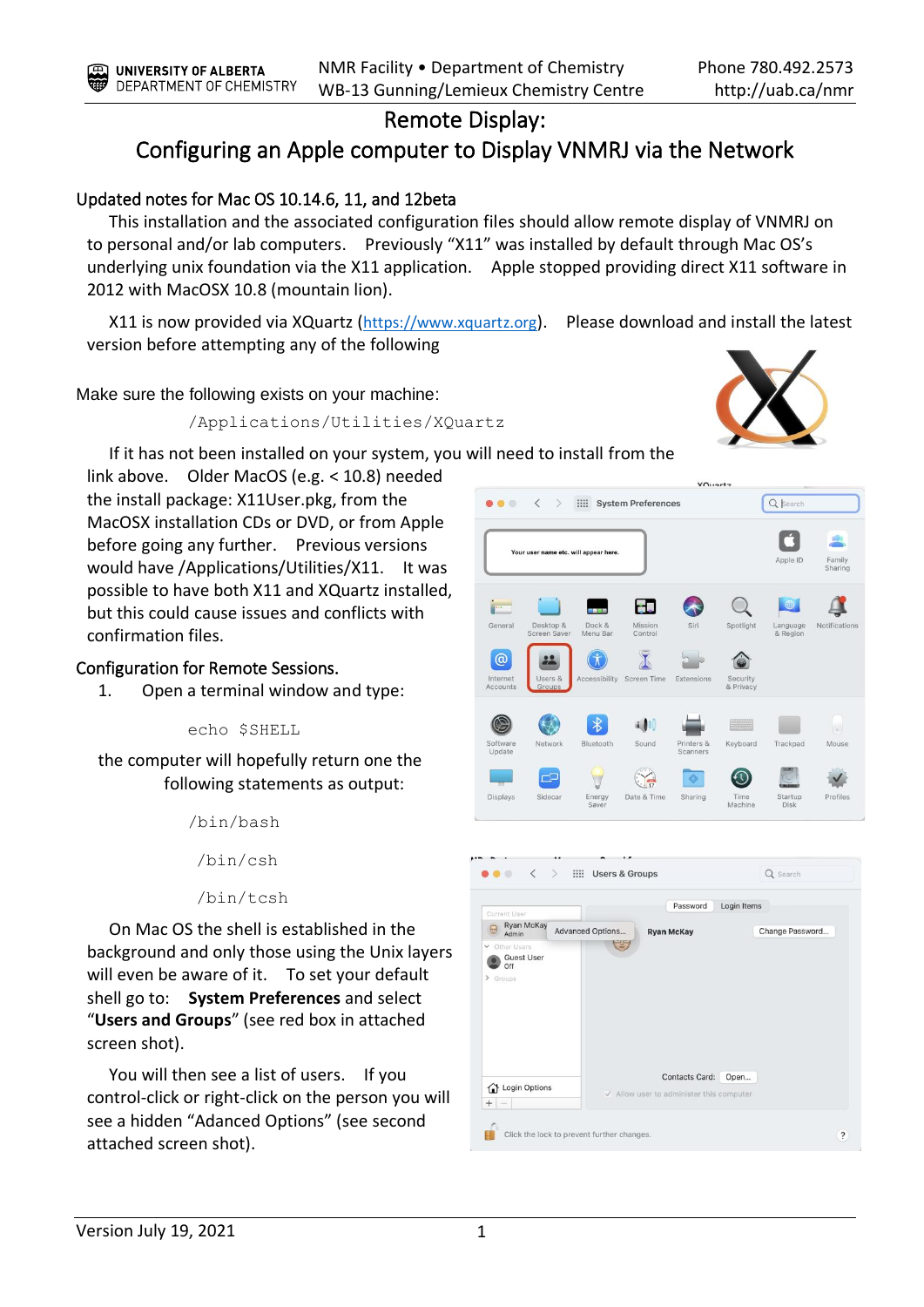UNIVERSITY OF ALBERTA DEPARTMENT OF CHEMISTRY NMR Facility • Department of Chemistry Phone 780.492.2573 WB-13 Gunning/Lemieux Chemistry Centre http://uab.ca/nmr

|                              |                                                                                                                                                                                               | <b>Advanced Options</b> |        |
|------------------------------|-----------------------------------------------------------------------------------------------------------------------------------------------------------------------------------------------|-------------------------|--------|
| Your User Name Here<br>User: |                                                                                                                                                                                               |                         |        |
|                              | <b>WARNING:</b> Changing these settings might damage this account and prevent the user from<br>logging in. You must restart the computer for the changes to these settings to<br>take effect. |                         |        |
| User ID:                     | <b>User ID Number</b>                                                                                                                                                                         |                         |        |
| Group:                       | Your group assignment                                                                                                                                                                         |                         |        |
| Account name:                | <b>Your Account Name</b>                                                                                                                                                                      |                         |        |
| Full name:                   | <b>Your User Name Here</b>                                                                                                                                                                    |                         |        |
| Login shell:                 | /bin/tcsh<br>$\ddot{\phantom{1}}$                                                                                                                                                             |                         |        |
| Home directory               | /bin/tcsh                                                                                                                                                                                     |                         | Choose |
| <b>UUID</b>                  | /bin/sh<br>/bin/csh                                                                                                                                                                           |                         |        |
| Aliases                      | /bin/zsh                                                                                                                                                                                      | redacted                |        |
|                              | /bin/ksh                                                                                                                                                                                      |                         |        |
|                              |                                                                                                                                                                                               |                         |        |
|                              |                                                                                                                                                                                               |                         |        |
|                              |                                                                                                                                                                                               |                         |        |

Once you select that "Advance" option you'll see the following control panel (see third attachment screenshot) for users and can select the default shell for your account. Each different shell will have different ways of setting up Unix parameters. In this example, we are showing the "tcsh" as example, however the "bash" shell is default.

2. If the shell that you are using is **/bin/bash** (this is often the default shell in macOS) enter the following on the terminal command line:

pico .bashrc

on the terminal window command line and then hit enter.

3. Create a shortcut that will open a remote session to the NMR data station *d601.chem.ualberta.ca* by entering the following line within the .bashrc file:

alias **xxx**nmr= 'xhost +d601.chem.ualberta.ca; ssh -X **xxx**nmr@d601.chem.ualberta.ca'

-where **xxxnmr** is your group's login name for the NMR spectrometers and data stations (*e.g.* gennmr for the gennmr user account). Ensure that the above statement is entered as only one line within the .bashrc file, and not more than one line. Press the key combination **ctrl-x** then answer **y** to accept the changes and finally hit **enter** to write the changes. Restart the shell by typing:

bash

on the terminal command line.

4. If the shell that you are using is **/bin/csh or /bin/tcsh** enter the following on the terminal command line:

pico .cshrc

and then hit enter. Create a shortcut to open a remote session to the NMR data station *d601* by entering the following line within the .cshrc file:

alias **xxx**nmr 'xhost +d601.chem.ualberta.ca; ssh -X **xxx**nmr@d601.chem.ualberta,ca'

-where **xxxnmr** is your group's login name for the NMR spectrometers and data stations (e.g. gennmr for the gennmr user account). Ensure that the above statement is entered as only one line within the .cshrc file, and not more than one line. Press the key combination **ctrl-x** then answer **y** to accept the changes and finally hit **enter** to write the changes. Restart the shell by typing:

tcsh or csh

on the terminal command line.

5. Start XQuartz (or X11), when X11 opens it may appear full screen, if not, you may change the preferences of X11. Under the file menu of X11 select Preferences, then select the output tab